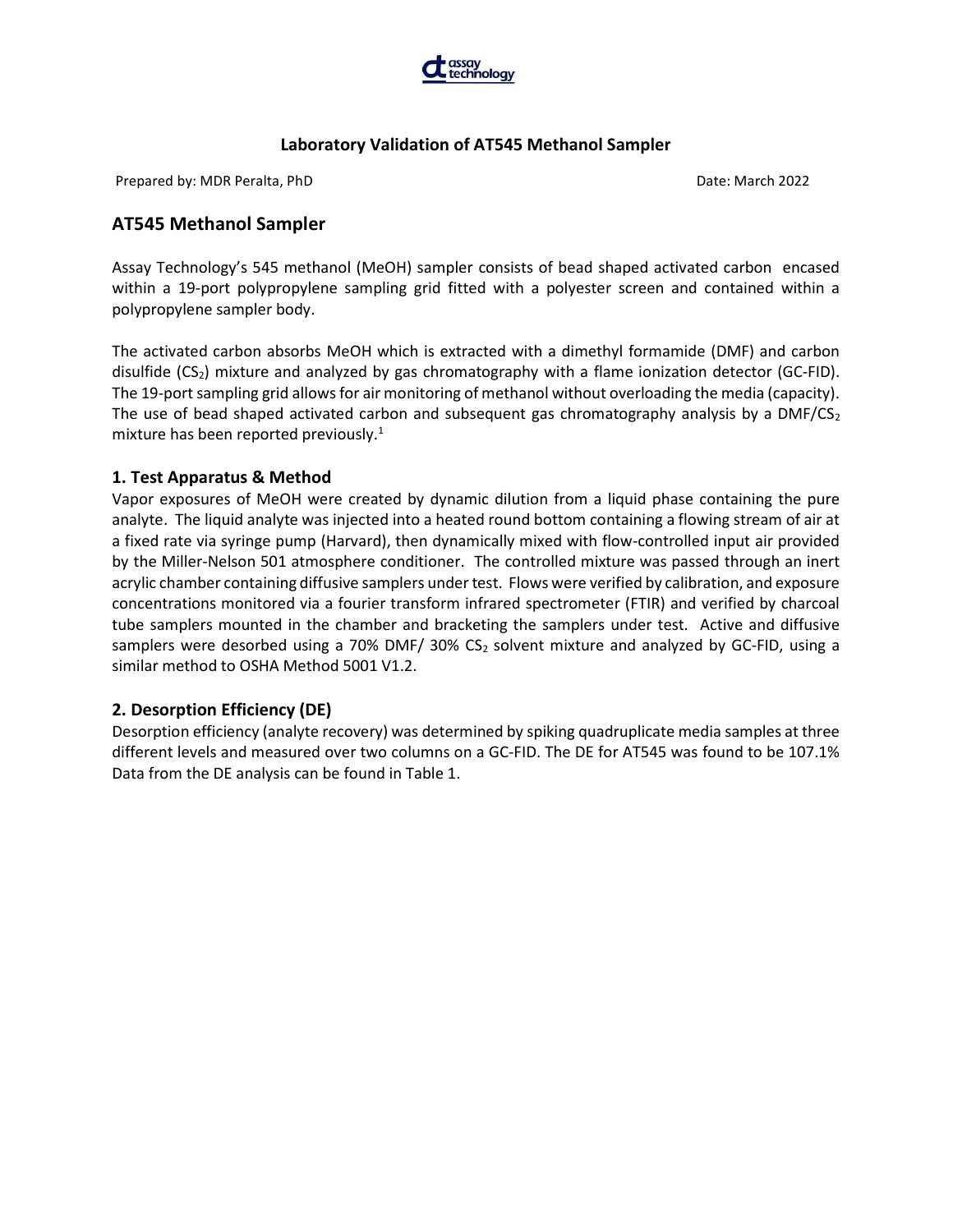

Prepared by: MDR Peralta, PhD Date: March 2022

#### Table 1. Desorption efficiency data for AT545 monitors

|                         | Column 1                |        | Column 2                |        |
|-------------------------|-------------------------|--------|-------------------------|--------|
| Spike Level 1           | Amt Recovered (ug/mL)   | DE     | Amt Recovered (ug/mL)   | DE     |
| Liquid Spike (no media) | 30.42                   |        | 31.72                   |        |
| Spike 1                 | 33.76                   | 111.0% | 35.07                   | 110.5% |
| Spike 2                 | 34.73                   | 114.2% | 36.27                   | 114.3% |
| Spike 3                 | 32.32                   | 106.3% | 34.00                   | 107.2% |
| Spike 4                 | 34.09                   | 112.0% | 35.83                   | 113.0% |
|                         | Spike Level Average DE: | 110.9% | Spike Level Average DE: | 111.3% |
|                         |                         |        |                         |        |
| Spike Level 2           | Amt Recovered (ug/mL)   | DE     | Amt Recovered (ug/mL)   | DE     |
| Liquid Spike (no media) | 85.02                   |        | 85.15                   |        |
| Spike 1                 | 85.60                   | 100.7% | 86.47                   | 101.5% |
| Spike 2                 | 91.79                   | 108.0% | 93.54                   | 109.9% |
| Spike 3                 | 82.18                   | 96.7   | 84.82                   | 99.6%  |
| Spike 4                 | 92.00                   | 108.2% | 94.11                   | 110.5% |
|                         | Spike Level Average DE: | 103.4% |                         | 105.4% |
|                         |                         |        |                         |        |
| Spike Level 3           | Amt Recovered (ug/mL)   | DE     | Amt Recovered (ug/mL)   | DE     |
| Liquid Spike (no media) | 134.45                  |        | 131.74                  |        |
| Spike 1                 | 128.80                  | 95.8%  | 130.00                  | 98.7%  |
| Spike 2                 | 139.67                  | 103.9% | 144.42                  | 109.6% |
| Spike 3                 | 145.36                  | 108.1% | 148.12                  | 112.4% |
| Spike 4                 | 142.32                  | 105.9% | 147.42                  | 111.9% |
|                         | Spike Level Average DE: | 103.4% |                         | 108.2% |
|                         |                         |        |                         |        |
|                         | <b>AT545 DE</b>         | 107.1% |                         |        |

# 3. Verification of Diffusive Sampling Rate

Methanol exposures were performed as described in Section 1. Sampling rates were determined from evaluation of AT545 samplers compared to reference samples of charcoal tubes. Exposures were applied to samplers in the vicinity 0.5x of the OSHA permissible exposure limit (PEL) for four hours. Results are reported in Table 2. The sampling rate for MeOH was found to be 4.5 mLPM.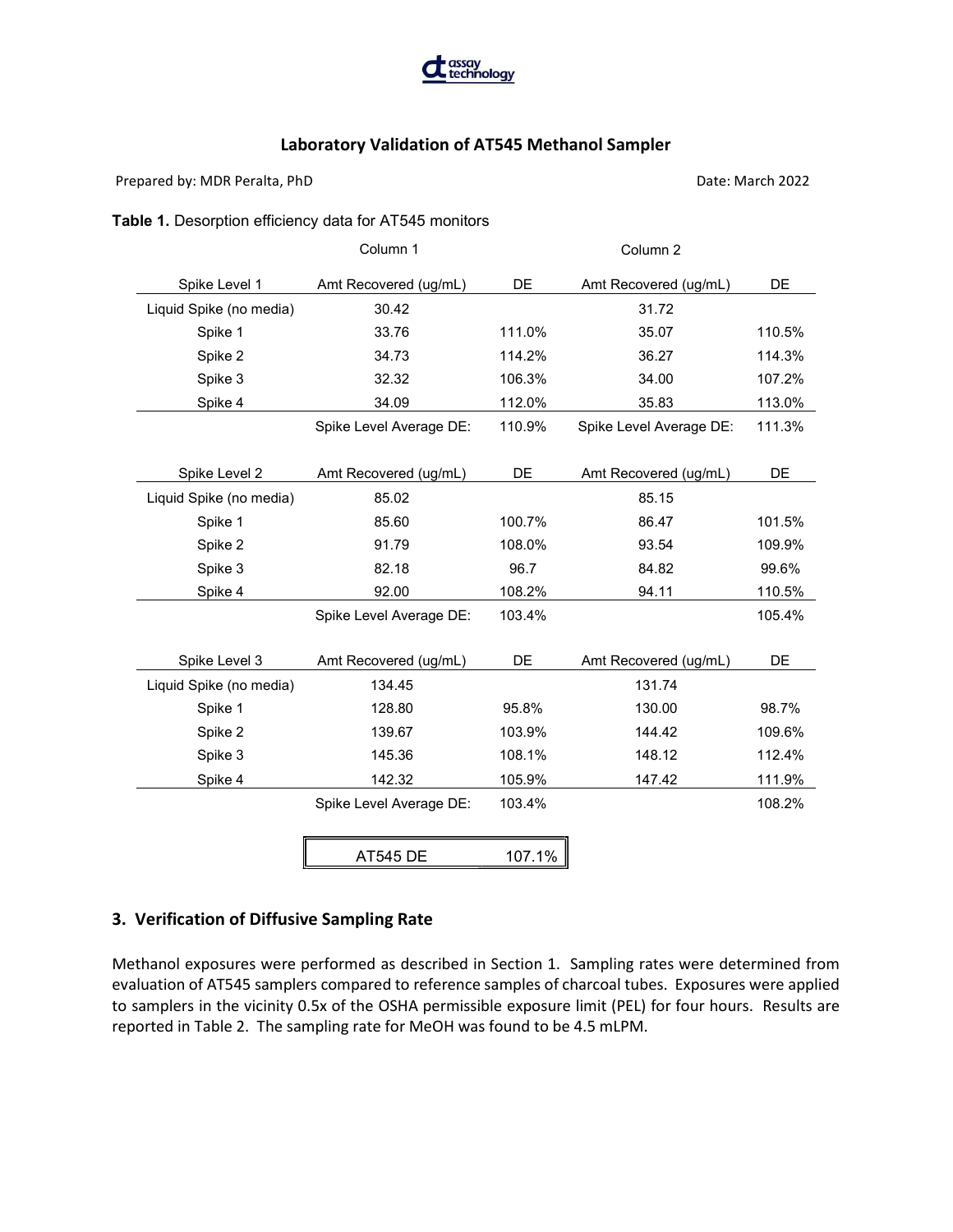

Prepared by: MDR Peralta, PhD Date: March 2022

#### Table 2. Data for sampling rate verification

| Sample ID | Sample Description | Sampling<br>Time | Reference<br>Concentration<br>(sampling tubes) | <b>MeOH</b><br>Found<br>on<br>Sampler | Concentration<br>Found by<br>Badge | Comparison to<br><b>Ref Value</b> |
|-----------|--------------------|------------------|------------------------------------------------|---------------------------------------|------------------------------------|-----------------------------------|
|           | (ppm)              | (min)            | (ppm)                                          | $(\mu g)$                             | (ppm)                              | (% Recovery)                      |
| 21041198  | AT545              | 240              | 61.5                                           | 86.6                                  | 61.2                               | 99%                               |
| 21041199  | AT545              | 240              | 61.5                                           | 83.1                                  | 58.7                               | 95%                               |
| 21041200  | AT545              | 240              | 61.5                                           | 94.4                                  | 66.7                               | 108%                              |
| 21041201  | AT545              | 240              | 61.5                                           | 89.2                                  | 63.0                               | 102%                              |
| 21041202  | AT545              | 240              | 61.5                                           | 88.4                                  | 62.5                               | 102%                              |
| 21041203  | AT545              | 240              | 61.5                                           | 84.5                                  | 59.7                               | 97%                               |
|           |                    |                  |                                                | Avg:                                  | 62.0                               | 101%                              |
|           |                    |                  |                                                | CV:                                   | 5%                                 | 5%                                |
|           |                    |                  |                                                |                                       |                                    |                                   |

#### 4. Background (Blank) Determination

Unexposed samplers were analyzed to determine background analyte levels (if any) on the sampler prior to sampling. No significant background peaks were detected during a quality control assessment, all levels were below our QC requirement of 3 µg.

### 5. Atmospheric Effects

Air Velocity & Orientation – Previous studies demonstrated that there is no significant effect of air velocity and orientation on sampling rate for this specific monitor design.

Temperature and Humidity – Previous studies demonstrated the absence of an effect of temperature and humidity on sampling rate in the range 0 – 50°C and 10 – 80% RH for this specific monitor design.

### 6. Bias Due to Reverse Diffusion

Samplers were subject to an exposure pulse in the vicinity of the OSHA PEL for 30 minutes at 80%RH; approximately 6% of the recommended sampling time (RST). A set of 6 samplers were then removed and labeled as reference samplers. The remaining samplers were subject to a zero exposure period (ZEP) for the duration of the RST, 7.5 hrs. The reference samplers were stored at -20 °C for one day followed by analysis. Recovery of analyte from the samplers subject to the ZEP were compared with recovery of analyte from the reference samplers. Any difference between these two recoveries is taken as the extent of reverse diffusion. Both the exposure pulse and ZEP were performed at 80%RH.

The samplers subject to the ZEP of 7.5 hours had an average recovery of 86% of the reference samplers. Results are shown in Table 3.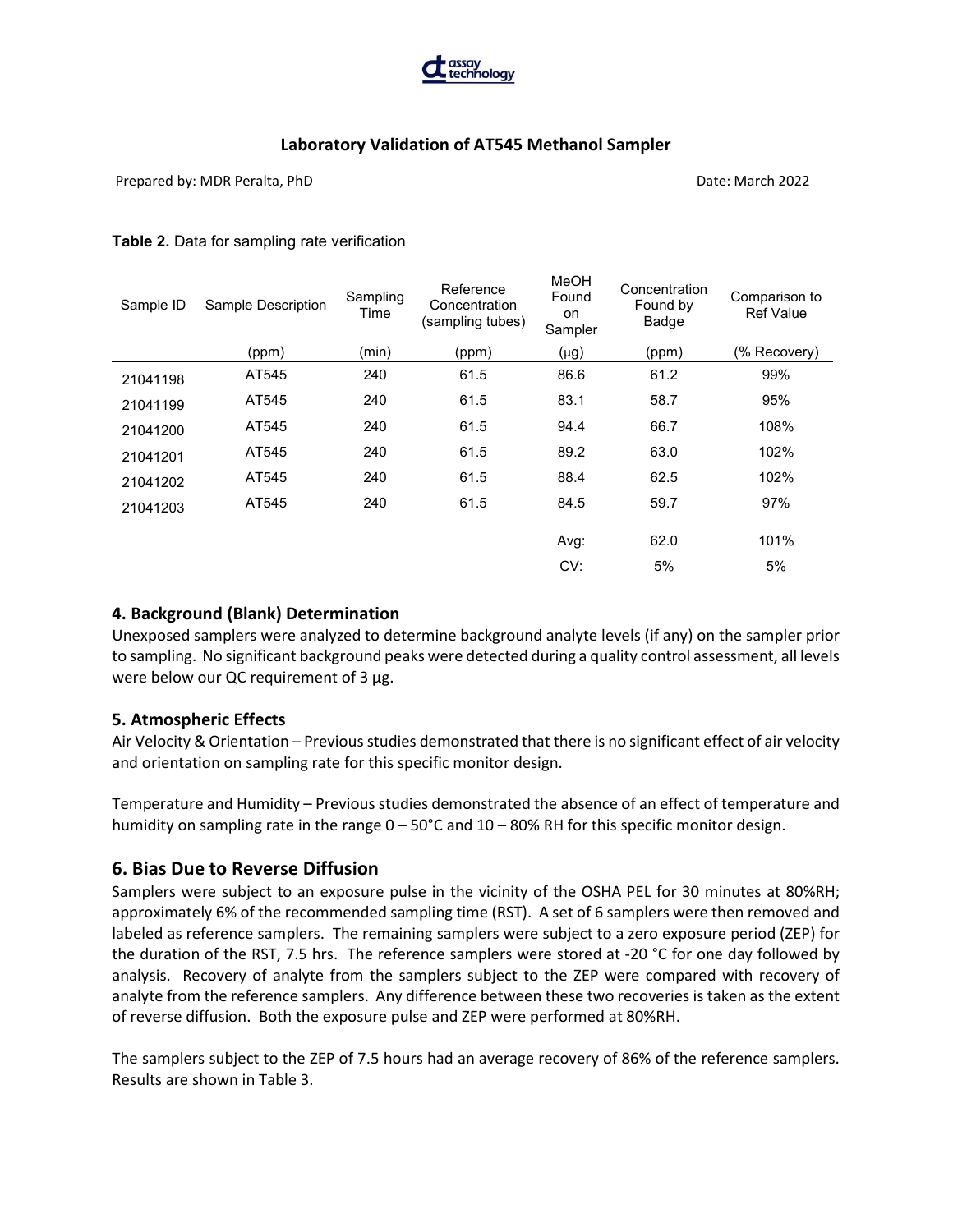

Prepared by: MDR Peralta, PhD Date: March 2022

#### Table 3. Assessment of Reverse Diffusion

| Sample<br>ID | Sample Description      | Sampling<br>Time | MeOH<br>Found<br>on<br>Sampler | Comparison<br>to Ref<br>Value |
|--------------|-------------------------|------------------|--------------------------------|-------------------------------|
|              | (ppm)                   | (min)            | $(\mu g)$                      | (%<br>Recovery)               |
| 21041218     | Reference Sampler       | 30               | 30.2                           |                               |
| 21041219     | Reference Sampler       | 30               | 31.6                           |                               |
| 21041220     | Reference Sampler       | 30               | 30.3                           |                               |
| 21041221     | Reference Sampler       | 30               | 32                             |                               |
| 21041222     | Reference Sampler       | 30               | 31.8                           |                               |
| 21041223     | Reference Sampler       | 30               | 29.6                           |                               |
|              |                         | Avg:<br>CV:      | 30.9<br>3%                     |                               |
| 21041224     | 7.5 hr at Zero Exposure | 480              | 26.5                           | 86%                           |
| 21041225     | 7.5 hr at Zero Exposure | 480              | 26.9                           | 87%                           |
| 21041226     | 7.5 hr at Zero Exposure | 480              | 24.6                           | 80%                           |
| 21041227     | 7.5 hr at Zero Exposure | 480              | 26.8                           | 87%                           |
| 21041228     | 7.5 hr at Zero Exposure | 480              | 28.4                           | 92%                           |
| 21041229     | 7.5 hr at Zero Exposure | 480              | 25.8                           | 83%                           |
|              |                         | Avg:             | 22.2                           | 86%                           |
|              |                         | CV:              | 6%                             | 5%                            |
|              |                         |                  |                                |                               |

# 7. Capacity

Sample capacity was determined by exposing the media to a known amount of MeOH under controlled conditions and evaluating the airstream downstream of the media. Once 10% of the PEL of MeOH was detected downstream, it was determined the media had reached its capacity; no longer able to absorb MeOH. For the AT545 monitor, it was experimentally determined to have a MeOH capacity of 18.7 mg.

### 8. Storage Studies

Storage studies were undertaken to evaluate the best conditions for storing exposed samplers so as to ensure no analyte is lost during storage and prior to analysis. Sets of samplers were exposed to a high and low level of MeOH and stored at various temperatures and time periods: 1-week at room temperature (RT) and 2-weeks at RT. A set of samplers stored at -20 °C and analyzed within 2 days of initial exposure were used as reference samplers to which stored samplers could be compared against.